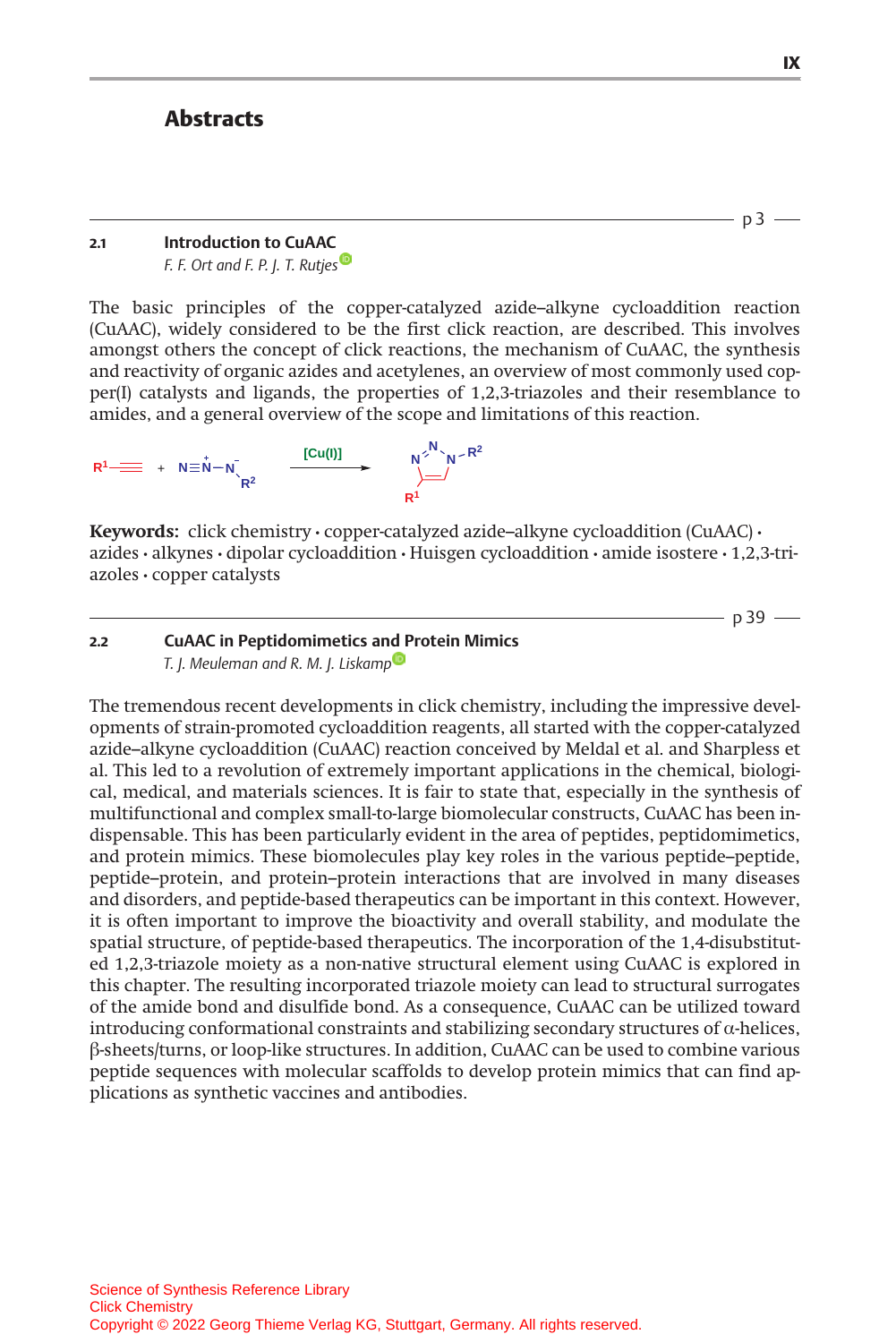

Keywords: click chemistry · copper-catalyzed azide-alkyne cycloaddition (CuAAC) · 1,2,3-triazoles • peptidomimetics • protein mimicry • structural surrogates •  $\alpha$ -amino alkyne analogues • conformational constraints • synthetic vaccines • synthetic antibodies •  $\alpha$ -helixes •  $\beta$ -sheets •  $\beta$ -turns

 $-p95$  —

# 2.3 CuAAC in Protein Conjugation

A. La Venia, A. Kova[l](http://orcid.org/0000-0001-6633-4351)ová, and M. Vrabel

This chapter summarizes the use of the copper-catalyzed azide–alkyne cycloaddition (CuAAC) reaction in the synthesis of peptide and protein conjugates. The different reaction conditions used for construction of the conjugates and their application in various disciplines are covered. Synthetic strategies for the introduction of the click groups (azide or alkyne) into the peptide backbones are included as well.



Keywords: click chemistry • copper-catalyzed azide–alkyne cycloaddition (CuAAC) • alkynes • azides • copper catalysts • dipolar cycloadditions • peptide modification • protein modification • triazoles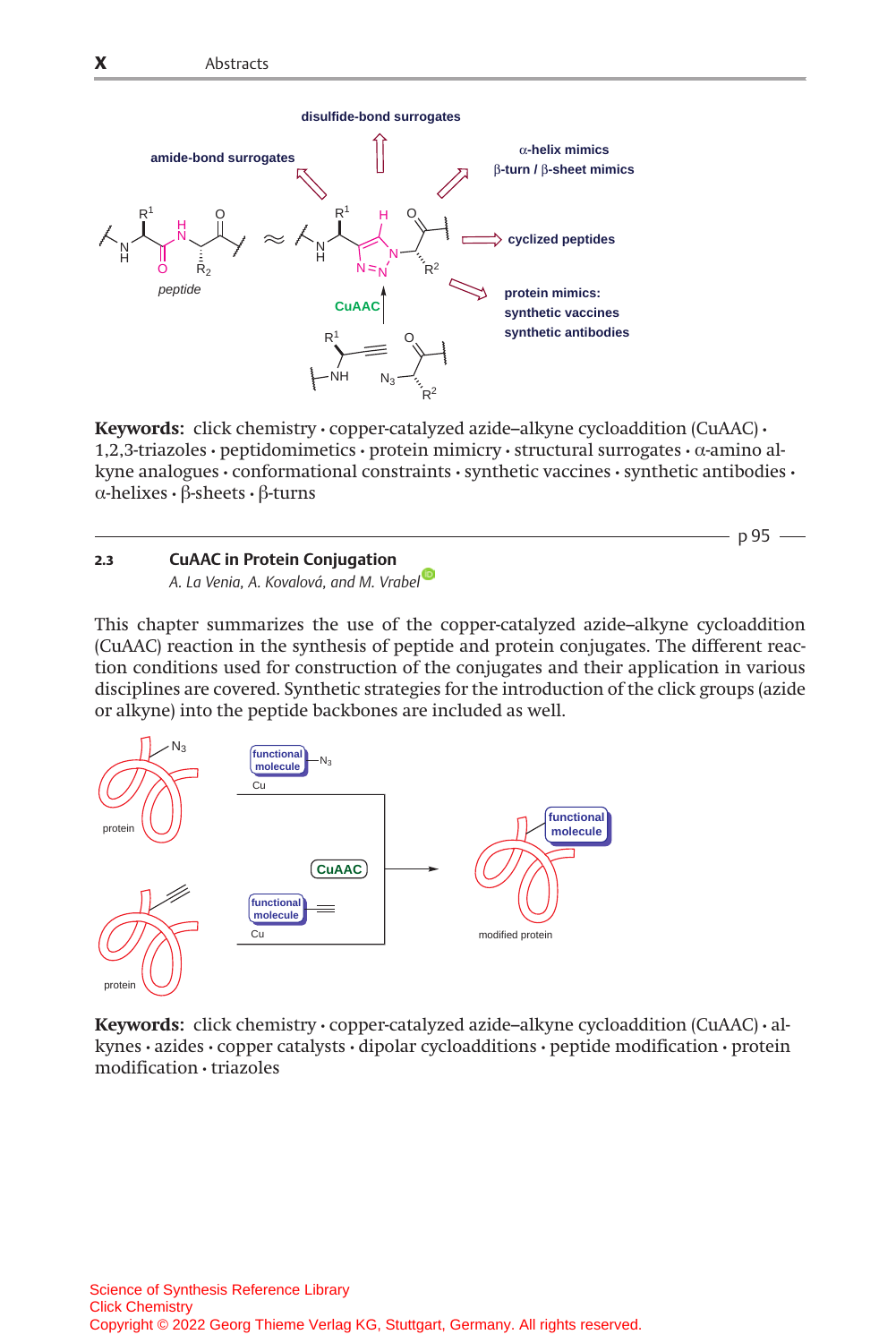

## 2.4 CuAAC in Carbohydrate Conjugatio[n](http://orcid.org/0000-0001-9244-8889)

A. K. Agrahari, A. Mishra, and V. K. Tiwari<sup>®</sup>

Copper(I)-catalyzed azide–alkyne cycloaddition reactions (CuAAC), as a versatile, reliable, and modular strategy, have been widely investigated in the area of glycoscience during the last 20 years. Herein, we presented a brief overview of CuAAC click approaches for easy access to diverse simple and complex triazole-appended carbohydrate-containing molecular architectures. Both intermolecular and intramolecular CuAAC conjugation of glycosylated azides and terminal alkynes have been widely employed for the regioselective triazole-forming reaction under standard click conditions.



Keywords: click chemistry • copper-catalyzed azide–alkyne cycloaddition (CuAAC) • alkynes • azides • copper catalysis • triazoles • carbohydrates • conjugation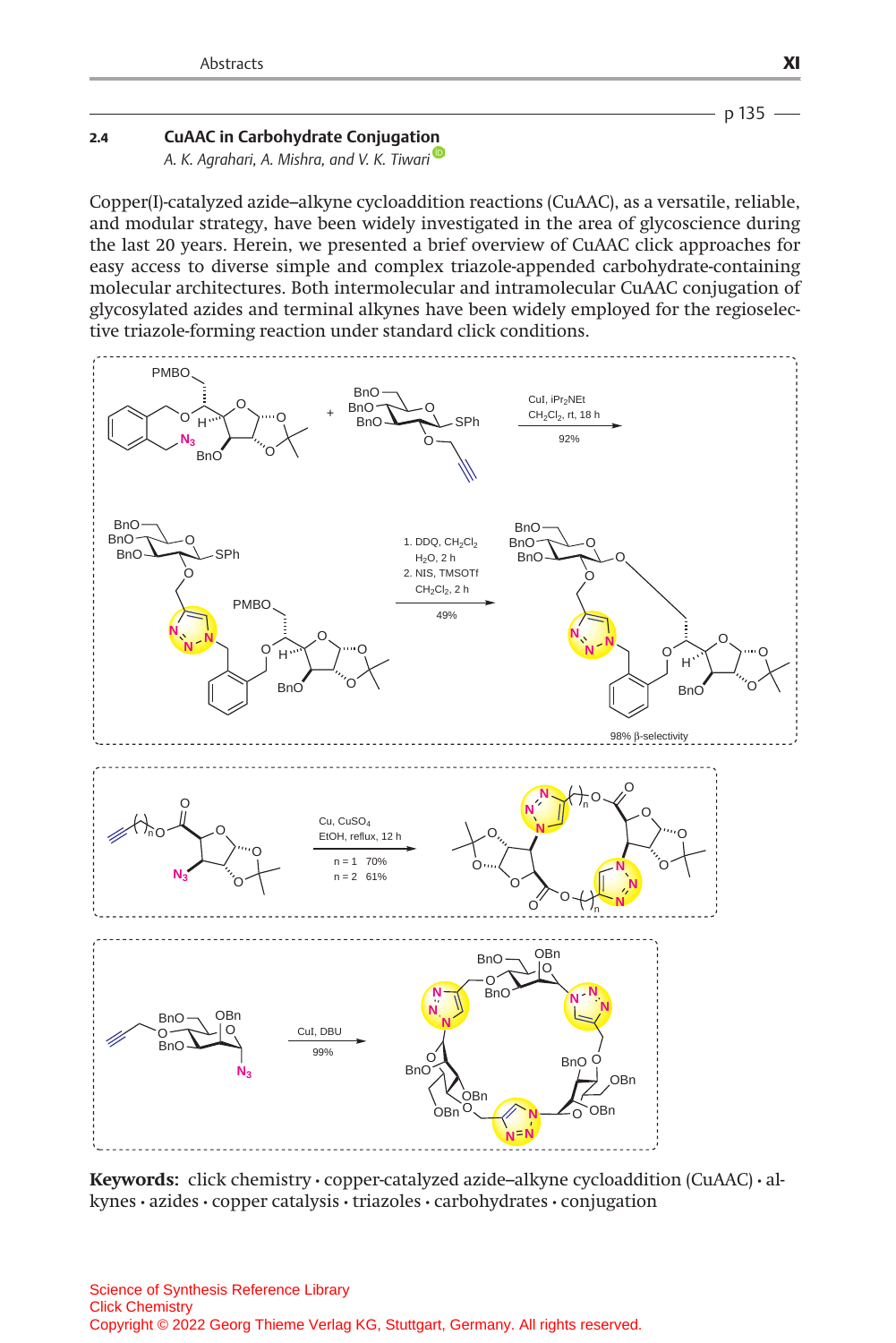$p 181 -$ 

 $-$  p 261  $-$ 

### 2.5 CuAAC and Metal-Free 1,3-Dipolar Huisgen Cycloadditions in Drug Discovery K. M. Kacprzak, I. Skiera, and J. Rutkowski

Proclaimed by Sharpless in 2001, the manifesto of click chemistry philosophy shifted the focus from target-oriented to drug-like-oriented synthesis, and has enormously accelerated the drug-discovery process over the last two decades. Copper(I)-catalyzed and metalfree versions of the Huisgen 1,3-dipolar cycloaddition of azides and alkynes have become the reference click chemistry synthetic tools. These processes are adaptable to various drug-design modes such as kinetic target guided synthesis (in situ click chemistry assembling; KTGS), combinatorial chemistry/high-throughput-screening approaches, or structure-based rational projecting. Moreover, the facile click chemistry derivatization of natural or synthetic products, linking molecules or improving the stability of leads by installation of 1,2,3-triazoles, is another important stream of bioactivities. This review is intended to provide a general overview of click-chemistry-powered drug design, with dozens of successful examples resulting in the discovery of nanomolar-active 1,2,3-triazoles in every stage of drug development.

### $R^1 - N_3 + \equiv -R^2$



*20 years of click chemistry in drug development* − 1,2,3-triazole drugs − new drug candidates − dozens of leads ...in many therapeutic areas

Keywords: alkynes • azides • click chemistry • combinatorial chemistry • copper-catalyzed azide–alkyne cycloaddition (CuAAC) • dipolar cycloaddition • drug design • kinetic target guided synthesis (KTGS) • lead compounds • 1,2,3-triazoles

2.6 CuAAC Applications in Macromolecules, Polymers, Nanoparticles, and Supramolecular Chemistry C. Zhan[g,](https://orcid.org/0000-0002-3970-254X) [K](https://orcid.org/0000-0002-3970-254X). M. Page, and J. C. M. van Hest<sup>o</sup>

In this chapter we describe applications of copper-catalyzed azide–alkyne cycloaddition (CuAAC) in macromolecular synthesis and polymer functionalization. This entails the synthesis of polymers with different architectures and the conjugation of polymers to surfaces and particles.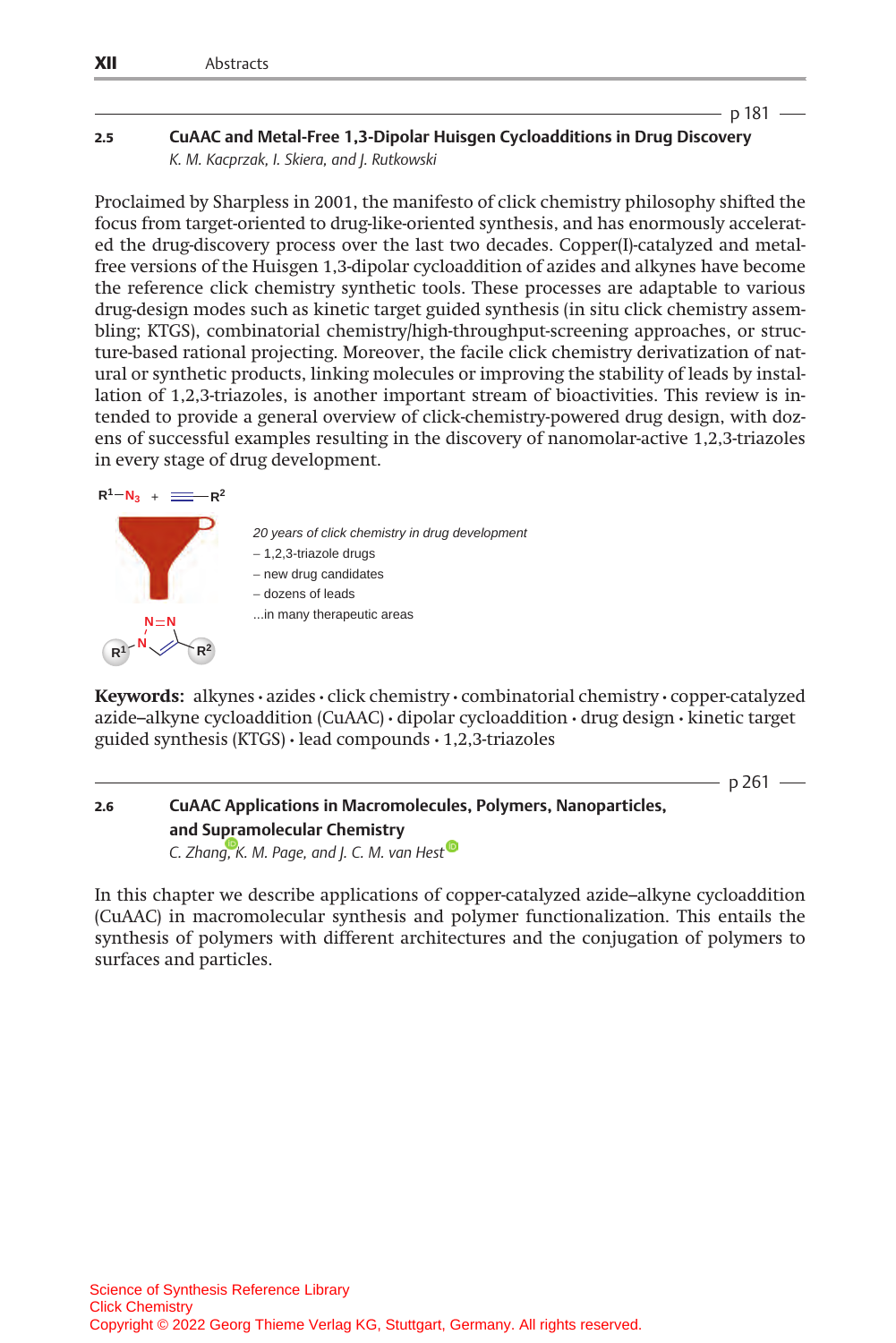

Keywords: click chemistry  $\cdot$  copper-catalyzed azide–alkyne cycloaddition (CuAAC)  $\cdot$ alkynes • azides • biomimetic synthesis • copper catalysts • cycloaddition • dendrimers • macrocycles • medicinal chemistry • nanostructures • polymerization • polymers • supramolecular chemistry

# 3 Ruthenium-Catalyzed Azide–Alkyn[e Cy](http://orcid.org/0000-0002-4457-5282)cloaddition (RuAAC) A. J. Paterso[n,](http://orcid.org/0000-0001-7169-2524) [T](http://orcid.org/0000-0001-7169-2524). Beke-Somfai[,](http://orcid.org/0000-0002-4788-3758) [a](http://orcid.org/0000-0002-4788-3758)nd N. Kann

Under ruthenium catalysis, 1,5-disubstituted 1,2,3-triazoles can be accessed with high selectivity from terminal alkynes and organic azides via a ruthenium-catalyzed azide–alkyne cycloaddition (RuAAC) reaction. These conditions also allow the use of internal alkynes, providing access to 1,4,5-trisubstituted 1,2,3-triazoles. This chapter reviews the scope and limitations of the RuAAC reaction, as well as selected applications. A brief mention of azide–alkyne cycloaddition reactions catalyzed by other metals is also included.



Keywords: click chemistry · RuAAC · cycloaddition · triazoles · ruthenium catalysts · carbon-nitrogen bonds • nitrogen heterocycles • alkynes • azides

 $-$  p 289  $-$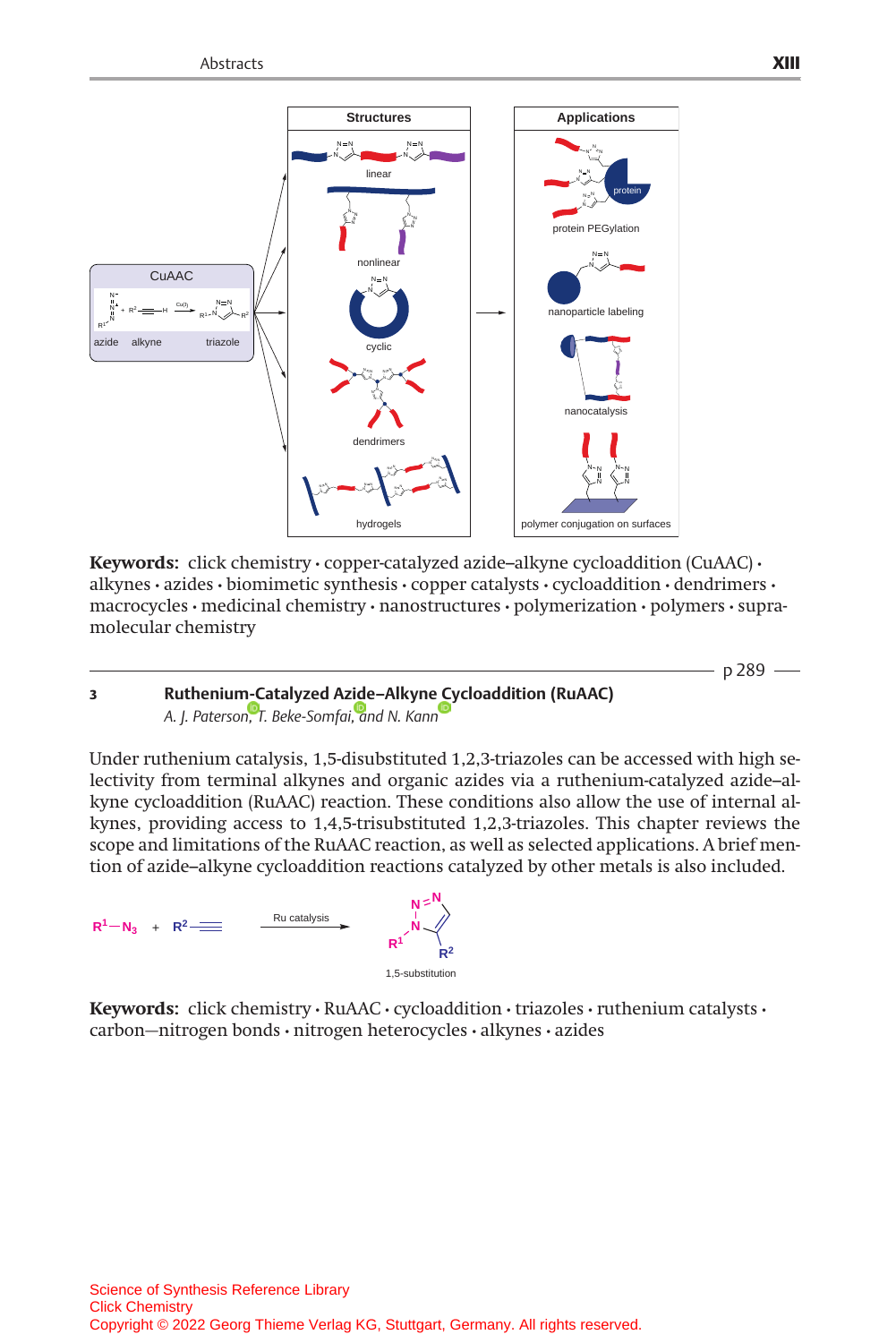# 4.1 Strain-Promoted Azide–Alkyne Cycloaddition (SPAAC): Background, Substrate Preparation, and Rea[ctiv](http://orcid.org/0000-0001-9289-3819)ity

T. Harri[s](http://orcid.org/0000-0002-2549-7944) [an](http://orcid.org/0000-0002-2549-7944)d I. V. Alabugin

This chapter discusses the creative synthetic approaches to azides and cycloalkynes, provides the rationale for controlling SPAAC reactivity through tuning cycloalkyne and azide backbone modifications, and highlights research on nitrone cycloadditions with cycloalkynes. This synthetic and knowledge toolset will help in the design of better cycloalkynes and their partners to answer challenging research questions and aid the development of new applications.



Keywords: click chemistry · alkynes · azides · cyclization · cycloadditions · cycloalkynes · eight-membered rings • fragmentation • hyperconjugation • nitrones • ring formation • ring expansion • strain-promoted azide–alkyne cycloaddition (SPAAC) • strain-promoted azide– nitrone cycloaddition (SPANC)

 $-p$  379  $-$ 

p 337

#### 4.2 Applications of SPAAC and S[PAN](http://orcid.org/0000-0001-7605-5559)C in Life Sciences L. J. N. Janssen and D. Blanco-Ania

The bioorthogonal, strain-promoted azide–alkyne cycloaddition (SPAAC) and the strainpromoted alkyne–nitrone cycloaddition (SPANC) reactions have been used for conjugation with high affinity and specificity. In contrast to the cytotoxic copper-catalyzed cycloaddition, both SPAAC and SPANC are inert in biological environments. This chapter reviews the developments and applications of SPAAC and SPANC in life sciences reported since 2004, when Bertozzi et al. published the first bioorthogonal reaction.



Keywords: click chemistry • strain-promoted azide–alkyne cycloaddition (SPAAC) • alkynes • azides • bioorthogonality • cycloaddition • cyclooctynes • nitrones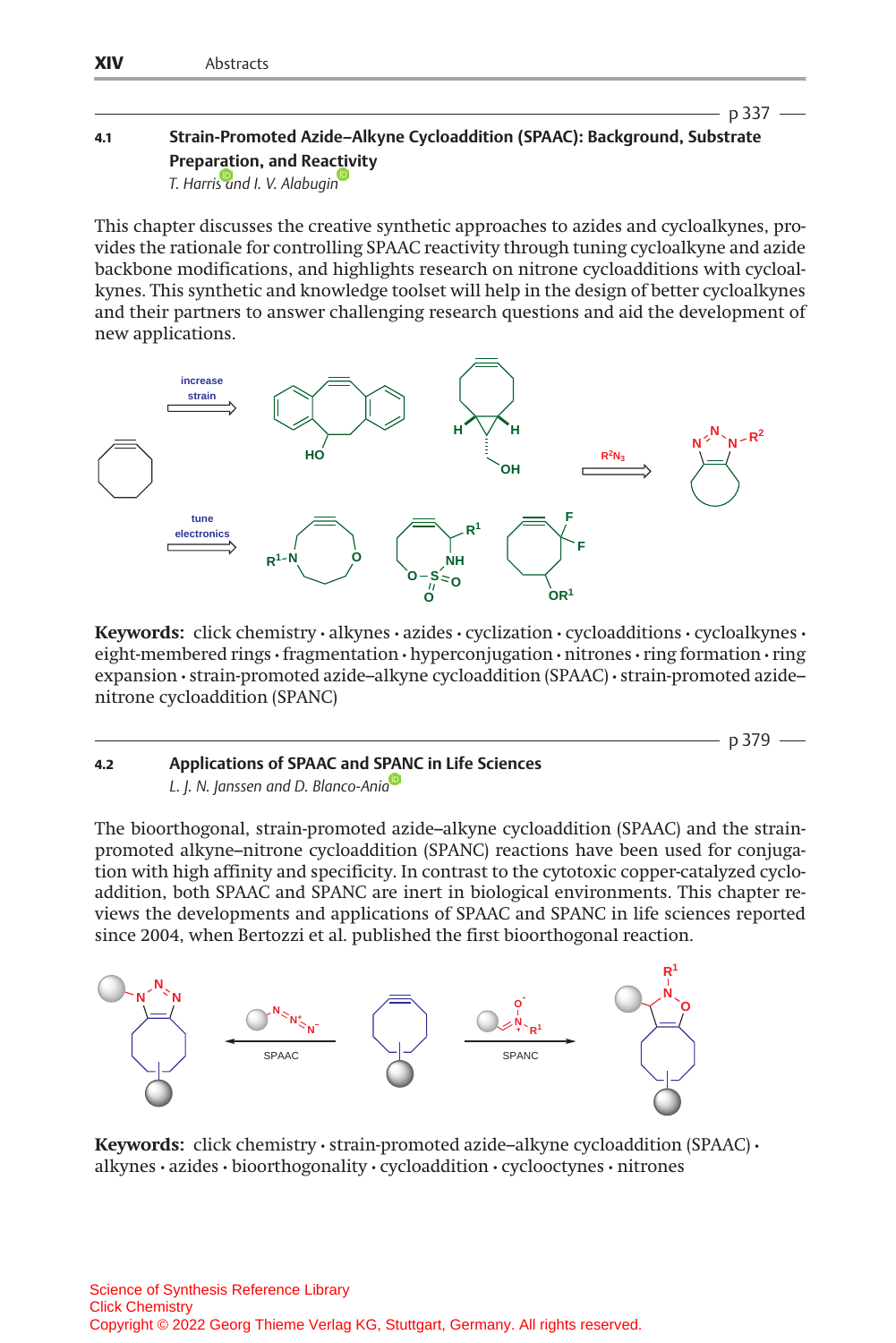### p 407

 $-$  p 435  $-$ 

#### 4.3 1,3-Dipol[ar C](http://orcid.org/0000-0003-1101-2376)ycloadditi[on](http://orcid.org/0000-0002-8387-5261)s of Alkenes D. Svatunek and K. N. Houk

Click reactions between 1,3-dipoles and alkenes are appealing due to their versatility, which goes beyond simple conjugation applications and the synthesis of five-membered heterocycles. Leveraging various 1,3-dipoles and alkenes, photoactivatable, highly reactive, and "click to release" systems have been developed. In this article, we explore the wide range of reactivities, selectivities, and applications offered by this class of cycloadditions.



**Keywords:** 1,3-dipoles  $\cdot$  alkenes  $\cdot$  click reactions  $\cdot$  click chemistry  $\cdot$  cycloadditions

## 5 Sulfur Fluoride Exchange (SuFEx) M.-C. Giel[,](http://orcid.org/0000-0001-5971-0072) [C](http://orcid.org/0000-0001-5971-0072). J. Smedle[y,](http://orcid.org/0000-0001-5110-2574) [an](http://orcid.org/0000-0001-5110-2574)d J. E. Mose[s](http://orcid.org/0000-0003-2162-3234)

Sulfur Fluoride Exchange (SuFEx) click chemistry is a new generation technology for creating stable molecular connections with absolute reliability under metal-free conditions. SuFEx builds upon the fundamental principles of click chemistry by exploiting a unique blend of stability and latent reactivity of high oxidation state sulfur fluoride [e.g., S(VI)] functionalities to forge stable covalent linkages at connective SuFEx hubs. In this review, we focus mainly on the SuFEx hubs, sulfuryl fluoride  $(SO<sub>2</sub>F<sub>2</sub>)$ , thionyl tetrafluoride  $(SOF<sub>4</sub>)$ , ethenesulfonyl fluoride (ESF), 1-bromoethene-1-sulfonyl fluoride (BESF) and, 2-substituted alkyne-1-sulfonyl fluorides (SASFs). We describe each connector's unique reactivity and their application to SuFEx click chemistry.



 $R^1$  = aryl or alkyl;  $R^2$  = aryl or alkyl;  $R^3$  = H, TMS, TBDMS

Keywords: sulfur fluoride exchange (SuFEx) • click chemistry • connective hubs • sulfuryl fluoride • thionyl tetrafluoride • ethenesulfonyl fluoride • 1-bromoethene-1-sulfonyl fluoride • 2-substituted alkyne-1-sulfonyl fluorides • diversity-oriented click reactions • sulfur fluorides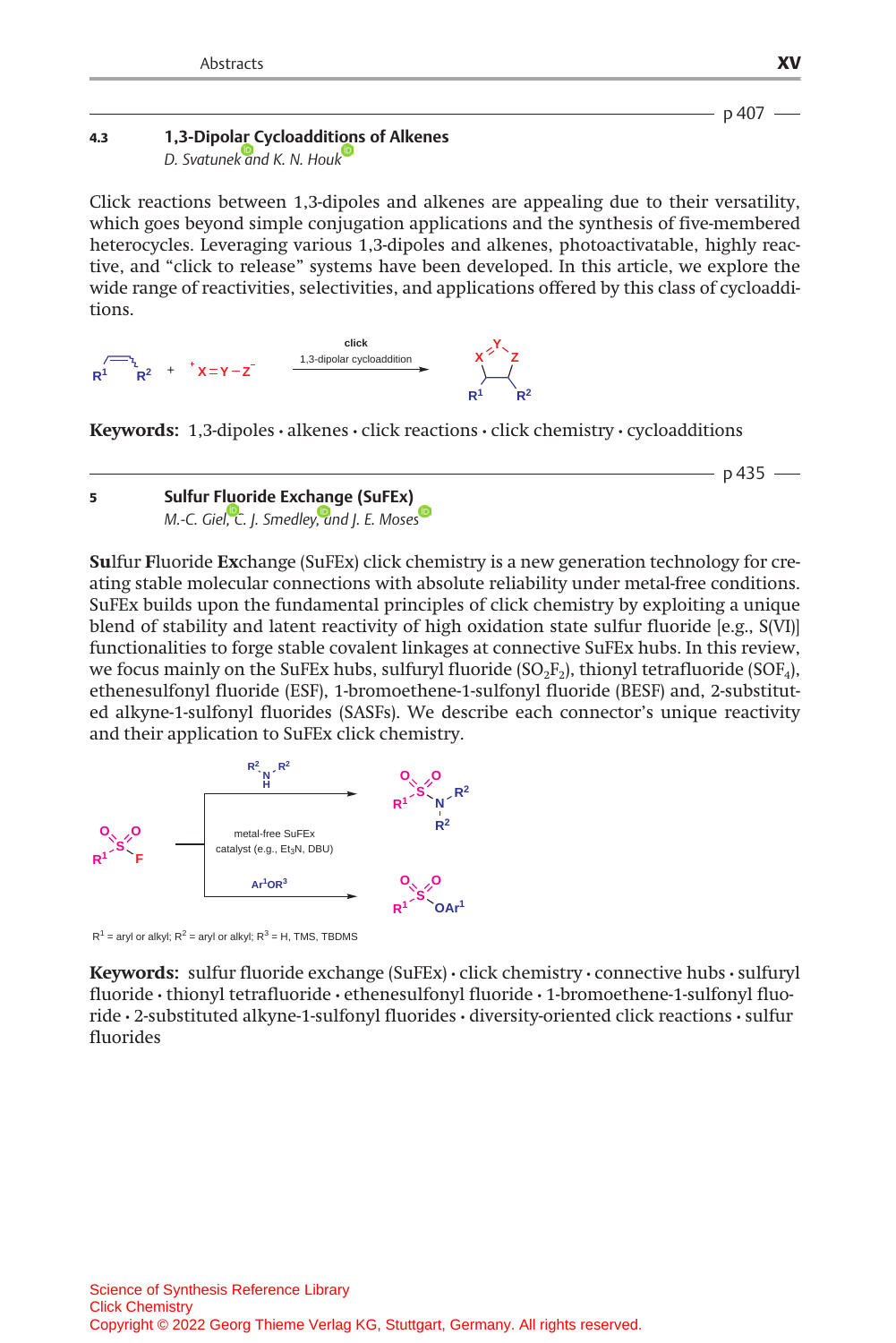$p$  485  $-$ 

#### 6.1 Thiol–Ene/Yne Click Reactions: A Powerful Tool Toward Diversity-Oriented Synthesis A. K. Sinha and R. Singh

The clickable addition reaction between thiols and unsaturated compounds leading to the generation of (branched/linear) thioethers or (branched/linear) vinyl sulfides is known as the hydrothiolation reaction. Based upon the nature of unsaturation, i.e. double bond or triple bond, hydrothiolation reactions are classified as thiol–ene and thiol– yne click reactions, respectively. These reactions have emerged as a powerful and widely used strategy for the generation of carbon–sulfur bonds due to several associated benefits including versatile synthetic procedures, wide functional-group tolerance, high atom economy with few to no byproducts, and simple purification. The hydrothiolation reactions have numerous trapping applications in the fields of polymer chemistry, nanoengineering, pharmaceuticals, natural products, and perhaps most importantly in medicinal chemistry for the synthesis of many drugs and bioactive molecules.



Keywords: hydrothiolation  $\cdot$  click chemistry  $\cdot$  thiol–ene reactions  $\cdot$  thiol–yne reactions  $\cdot$ anti-Markovnikov reaction • Markovnikov reaction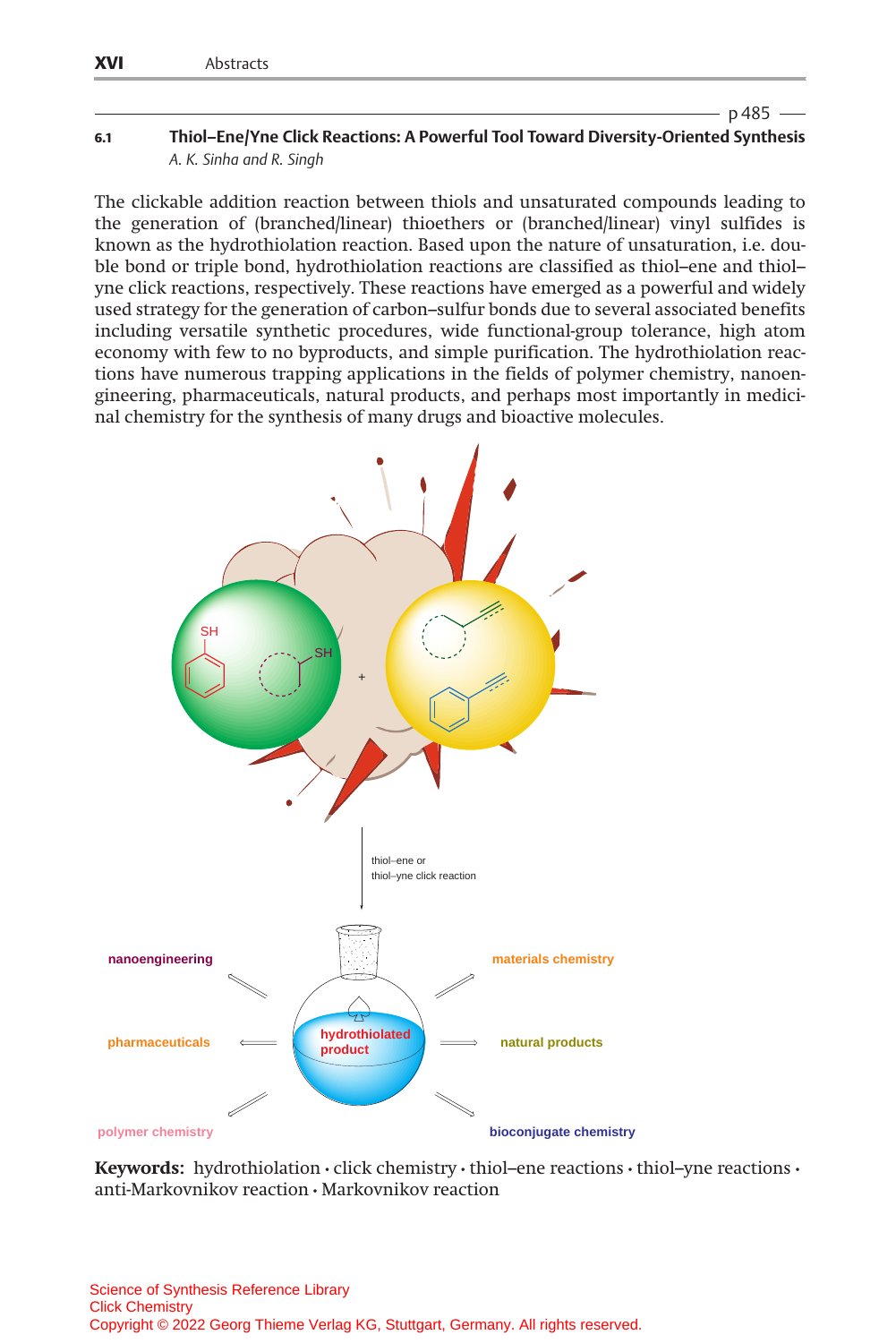## 6.2 Hybridization of T[hiol](http://orcid.org/0000-0002-5197-0176)–Ene Chemistry Hydrogels for Biomedical Applications Z. Xu and K. M. Bratlie

Light-triggered thiol–ene polymerization is a powerful tool for synthesizing hydrogels that are aimed to be applied in situ or used as 3D scaffolds. Thiol–ene reactions are a class of click transformations that involve free-radical-mediated addition of electron-rich thiol groups to electron-poor carbon–carbon double bonds. When tuned with homopolymerization of the carbon–carbon double bonds, the resultant hydrogel properties can be finely adjusted. In this review, commonly used methods for modifying polymers with thiol groups or double bonds are discussed, and strategies to overcome flaws in thiol–ene hydrogels are provided. Emphasis is given to the application and outlook of thiol–ene crosslinked hydrogels.



**Keywords:** click chemistry  $\cdot$  thiol–ene polymerization  $\cdot$  hydrogels  $\cdot$  natural polymers  $\cdot$ synthetic polymers  $\cdot$  free radicals  $\cdot$  light initiators  $\cdot$  step growth  $\cdot$  chain growth  $\cdot$  methacrylic anhydride • norbornene

 $-$  p 577  $-$ 

7 Tetrazine-Based Cycloadditions in Click Chemi[str](http://orcid.org/0000-0002-9218-9722)y W. Kub[a,](http://orcid.org/0000-0003-4799-7242) [M](http://orcid.org/0000-0003-4799-7242). Wilkovitsc[h,](http://orcid.org/0000-0002-6809-6972) [J](http://orcid.org/0000-0002-6809-6972). C. T. Carlso[n,](http://orcid.org/0000-0003-4139-9057) [a](http://orcid.org/0000-0003-4139-9057)nd H. Mikula

The spontaneous cycloaddition of tetrazines with a number of different dienophiles has become a powerful tool in chemical biology, in particular for the biocompatible conjugation and modification of (bio)molecules. The exceptional reaction kinetics made these bioorthogonal ligations the methods of choice for time-critical processes at very low concentrations, facilitating controlled molecular transformations in complex environments and even in vivo. The emerging concept of bond-cleavage reactions triggered by tetrazinebased cycloadditions enabled the design of diagnostic and therapeutic strategies. The tetrazine-triggered activation of prodrugs represents the first bioorthogonal reaction performed in humans, marking the beginning of the era of clinical translation of bioorthogonal chemistry. This chapter provides an overview of the synthesis and reactivity of tetrazines, their cycloadditions with various dienophiles, and transformations triggered by these reactions, focusing on reaction mechanisms, kinetics and efficiency, and selected applications.

 $-$  p 559  $-$